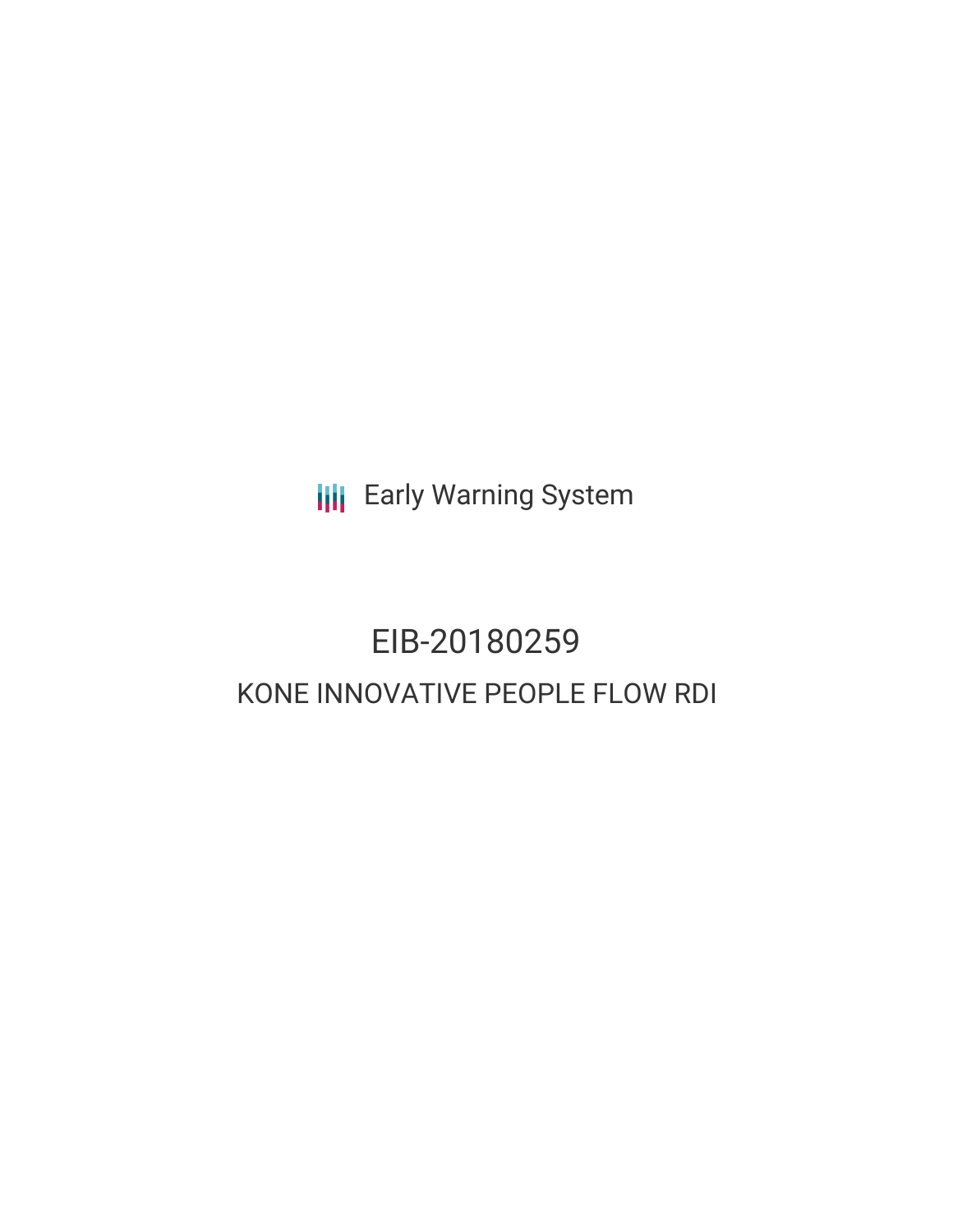

#### **Quick Facts**

| <b>Countries</b>               | Finland, Italy                 |
|--------------------------------|--------------------------------|
| <b>Financial Institutions</b>  | European Investment Bank (EIB) |
| <b>Status</b>                  | Proposed                       |
| <b>Bank Risk Rating</b>        | U                              |
| <b>Borrower</b>                | KONE OYJ                       |
| <b>Sectors</b>                 | Industry and Trade             |
| <b>Investment Type(s)</b>      | Loan                           |
| <b>Investment Amount (USD)</b> | \$232.53 million               |
| <b>Project Cost (USD)</b>      | \$501.10 million               |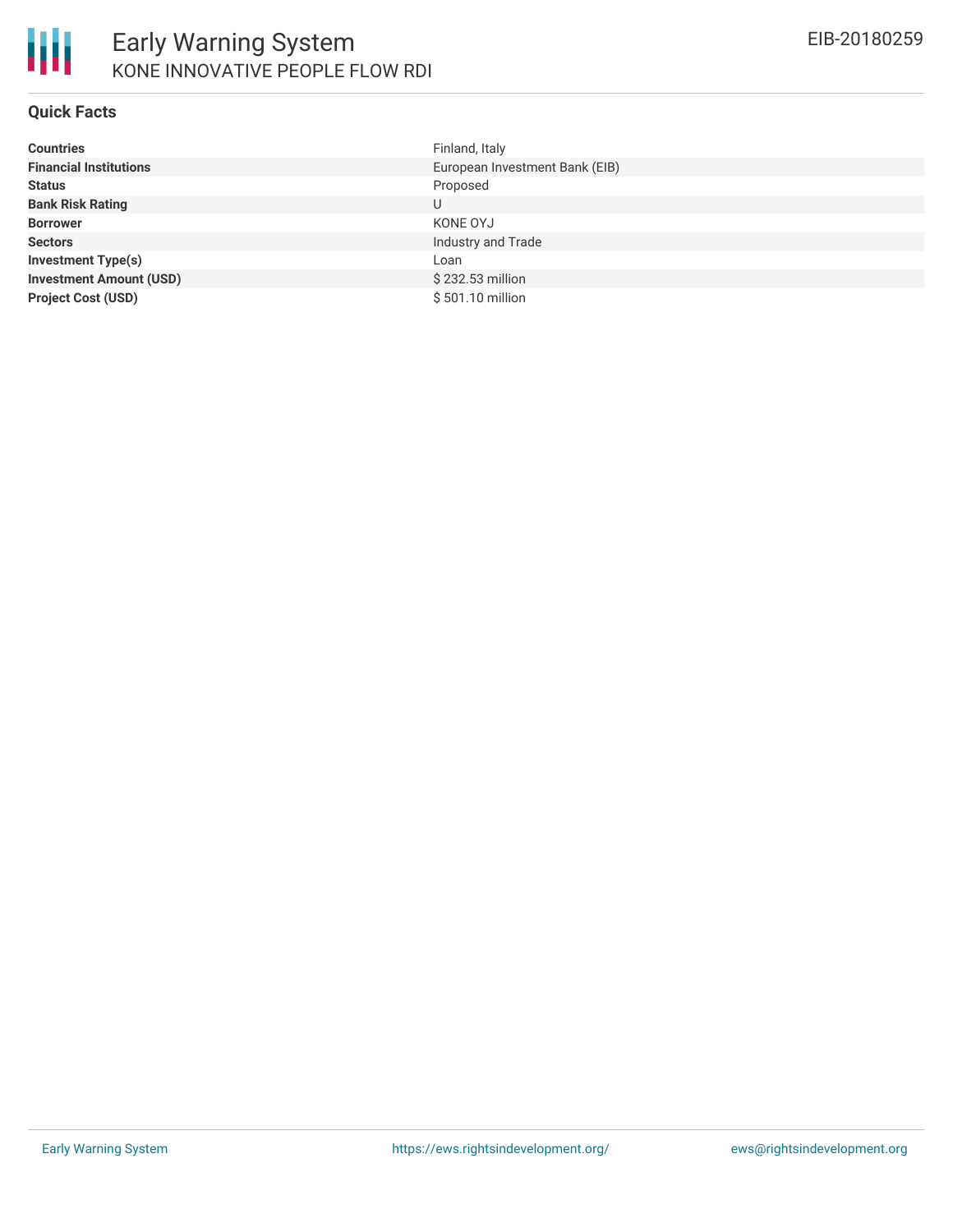

### **Project Description**

This project provides financing to KONE Oyj for investments related to elevators and escalators, focusing on improving their environmental performance, ride comfort, visual design and safety.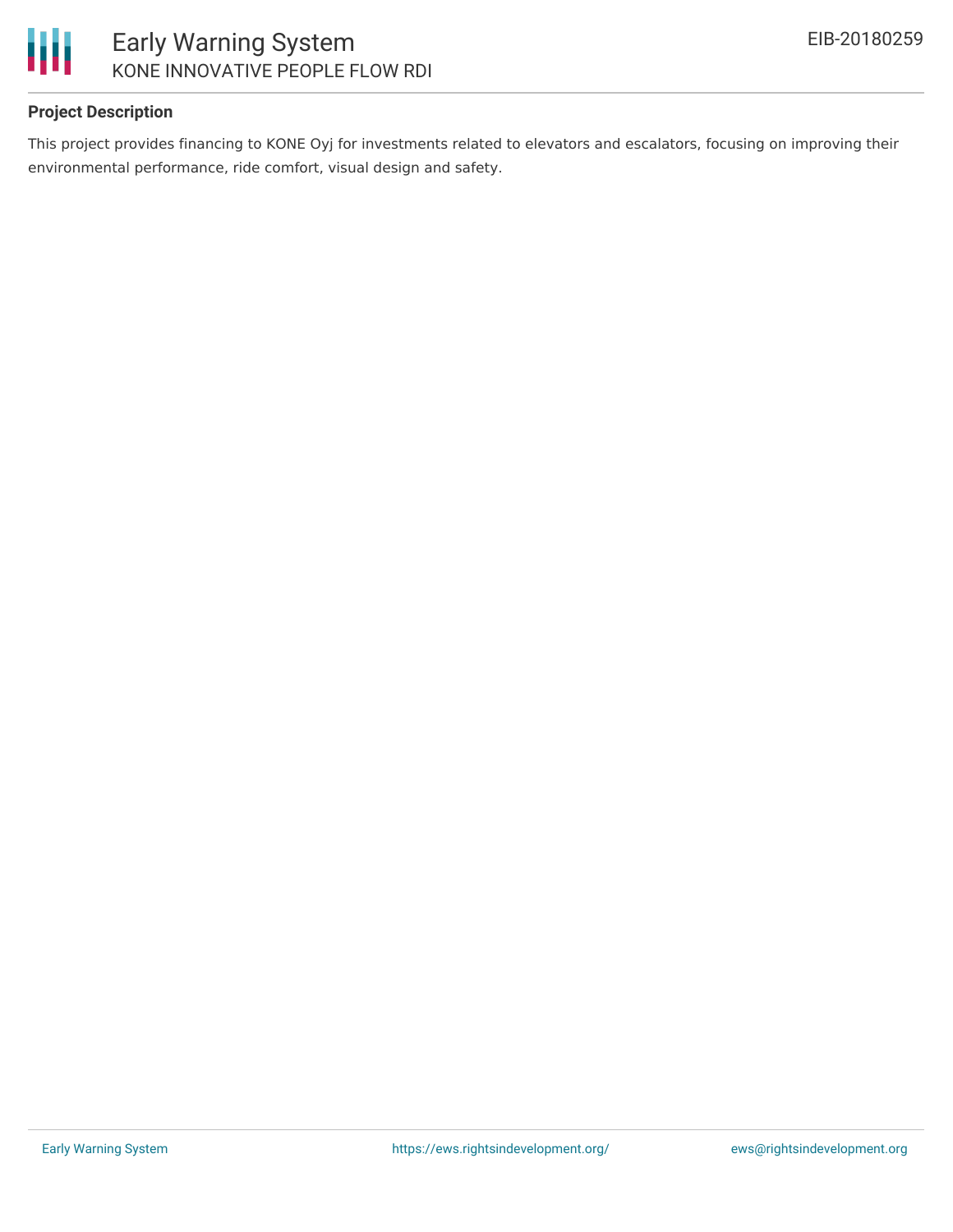

#### **Investment Description**

European Investment Bank (EIB)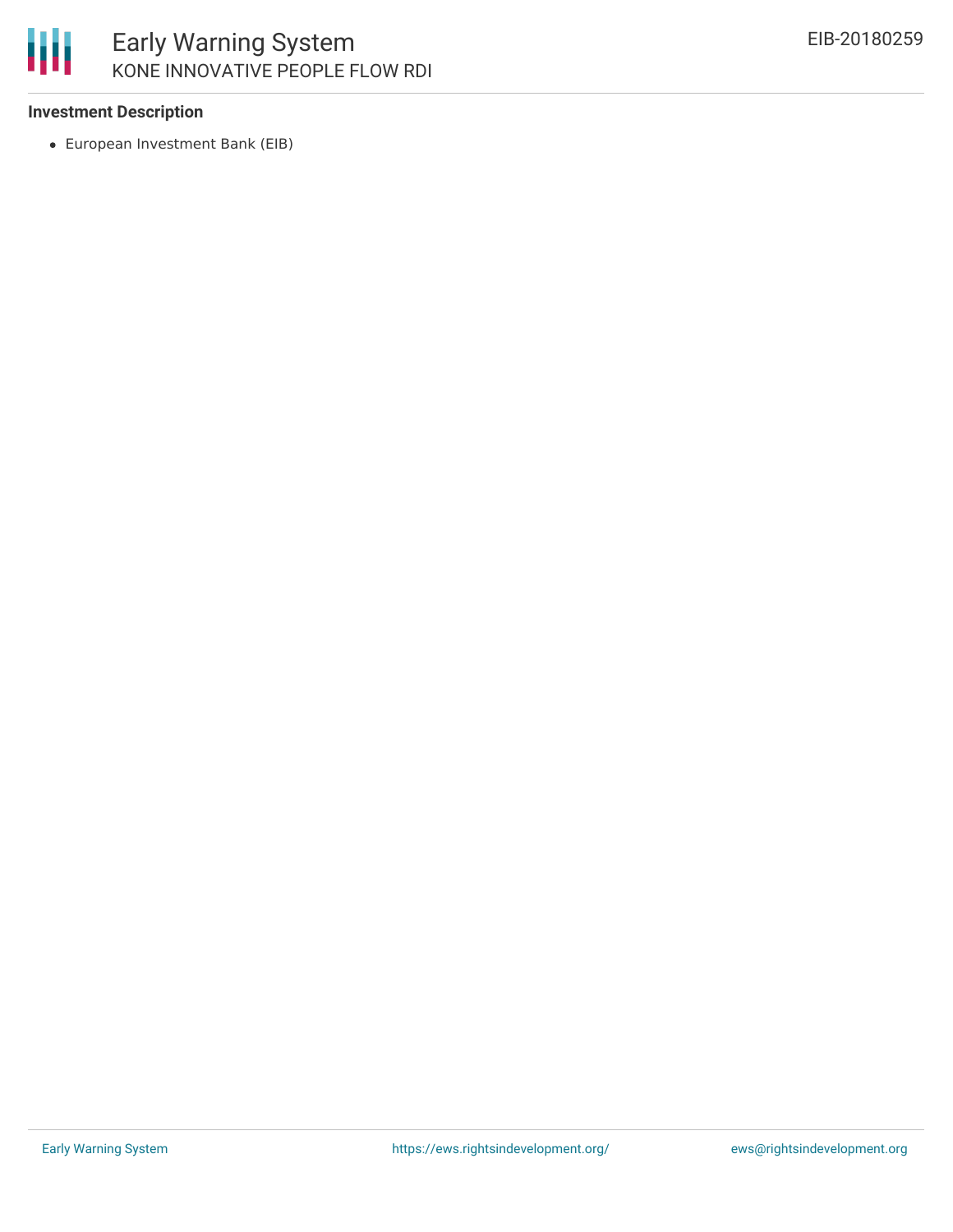

## Early Warning System KONE INNOVATIVE PEOPLE FLOW RDI

| <b>Private Actor 1</b> | <b>Private Actor</b><br>Role | <b>Private Actor</b><br>Sector | <b>Relation</b>          | <b>Private Actor 2</b> | <b>Private Actor</b><br>2 Role | <b>Private Actor</b><br>2 Sector |
|------------------------|------------------------------|--------------------------------|--------------------------|------------------------|--------------------------------|----------------------------------|
|                        | -                            | $\sim$                         | $\overline{\phantom{a}}$ | <b>KONE Ovi</b>        | Client                         | $\overline{\phantom{0}}$         |